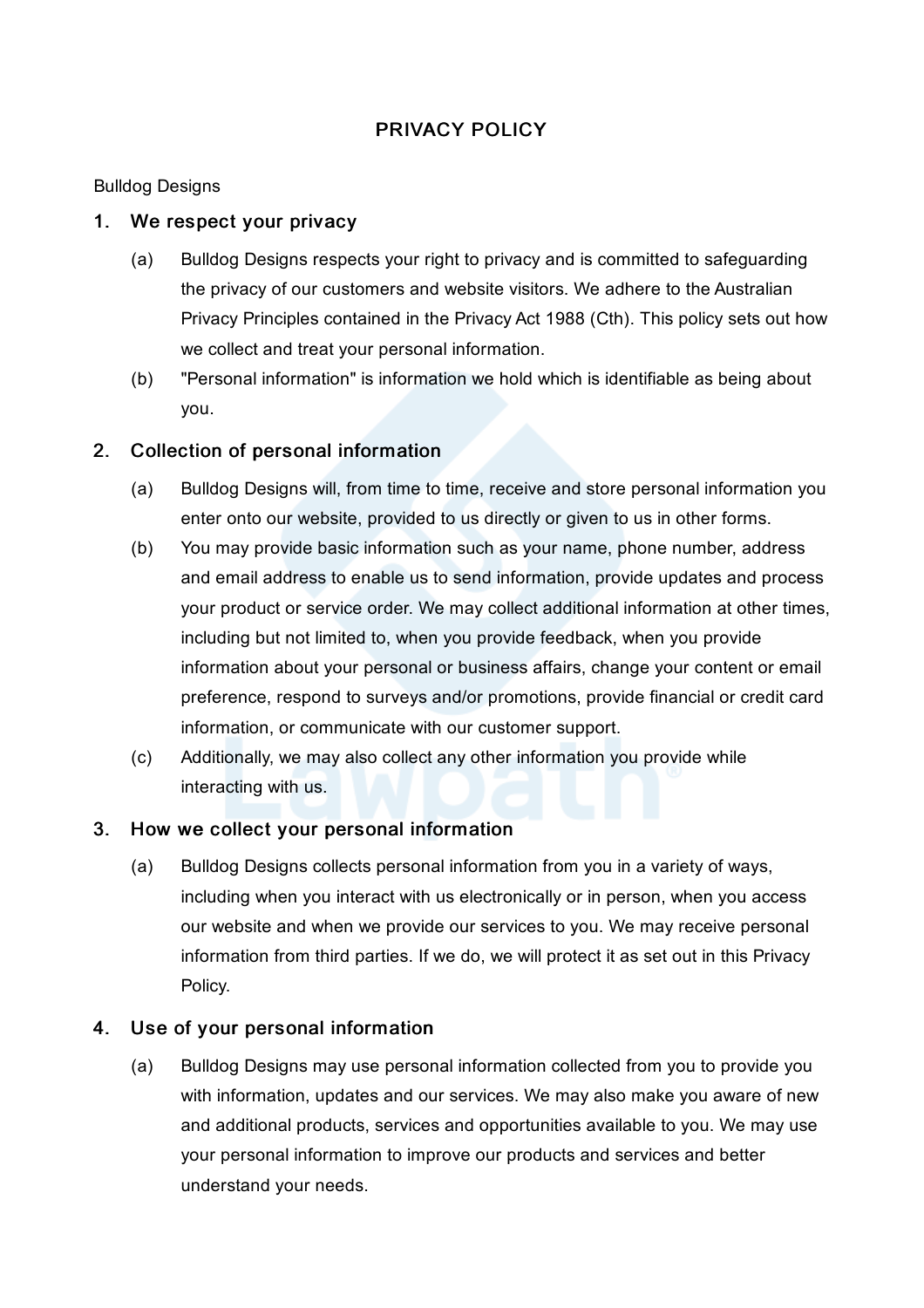(b) Bulldog Designs may contact you by a variety of measures including, but not limited to telephone, email, sms or mail.

## 5. Disclosure of your personal information

- (a) We may disclose your personal information to any of our employees, officers, insurers, professional advisers, agents, suppliers or subcontractors insofar as reasonably necessary for the purposes set out in this Policy. Personal information is only supplied to a third party when it is required for the delivery of our services.
- (b) We may from time to time need to disclose personal information to comply with a legal requirement, such as a law, regulation, court order, subpoena, warrant, in the course of a legal proceeding or in response to a law enforcement agency request.
- (c) We may also use your personal information to protect the copyright, trademarks, legal rights, property or safety of Bulldog Designs, www.BulldogDesigns.com, its customers or third parties.
- (d) Information that we collect may from time to time be stored, processed in or transferred between parties located in countries outside of Australia.
- (e) If there is a change of control in our business or a sale or transfer of business assets, we reserve the right to transfer to the extent permissible at law our user databases, together with any personal information and non-personal information contained in those databases. This information may be disclosed to a potential purchaser under an agreement to maintain confidentiality. We would seek to only disclose information in good faith and where required by any of the above circumstances.
- (f) By providing us with personal information, you consent to the terms of this Privacy Policy and the types of disclosure covered by this Policy. Where we disclose your personal information to third parties, we will request that the third party follow this Policy regarding handling your personal information.

# 6. Security of your personal information

- (a) Bulldog Designs is committed to ensuring that the information you provide to us is secure. In order to prevent unauthorised access or disclosure, we have put in place suitable physical, electronic and managerial procedures to safeguard and secure information and protect it from misuse, interference, loss and unauthorised access, modification and disclosure.
- (b) The transmission and exchange of information is carried out at your own risk. We cannot guarantee the security of any information that you transmit to us, or receive from us. Although we take measures to safeguard against unauthorised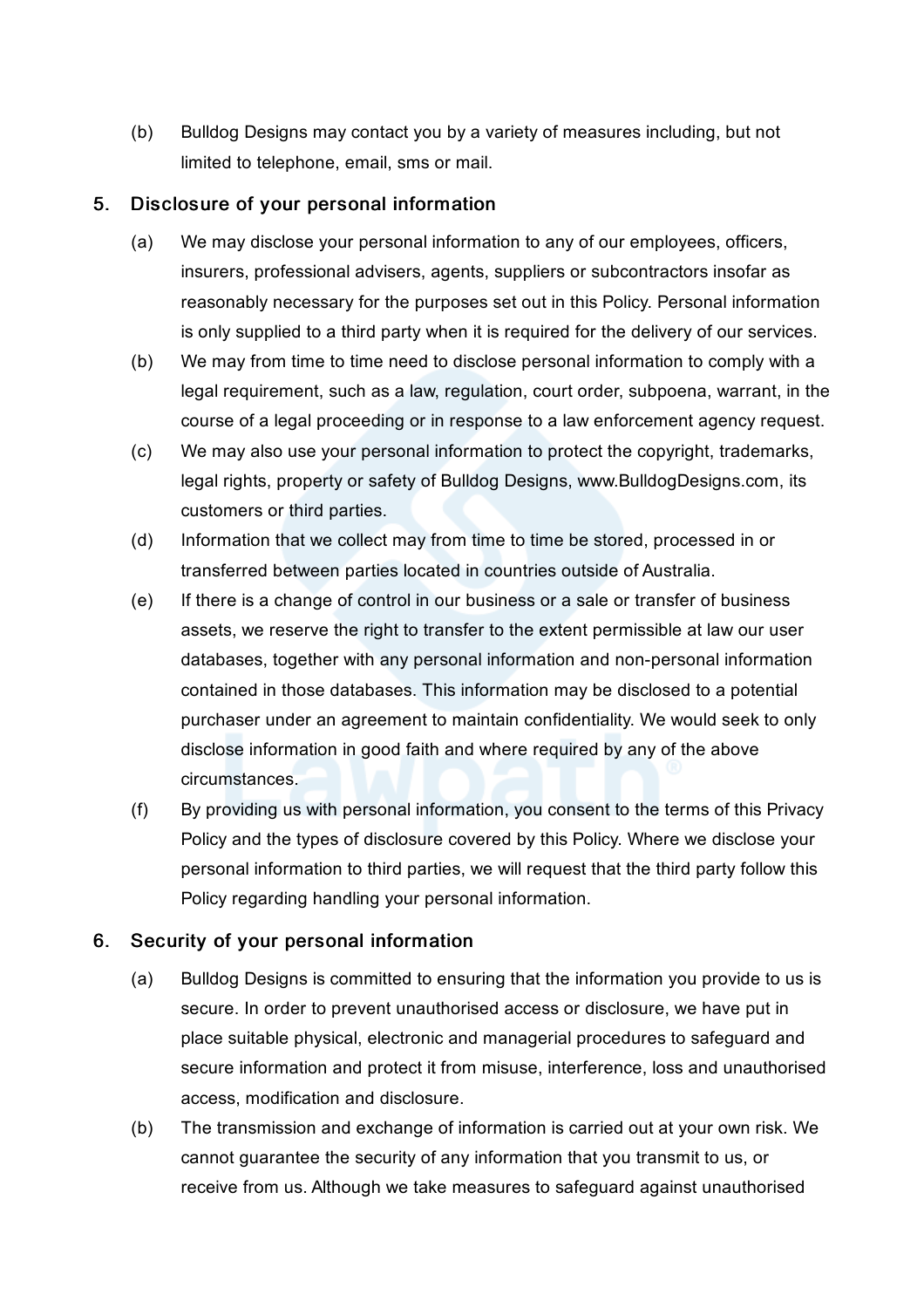disclosures of information, we cannot assure you that personal information that we collect will not be disclosed in a manner that is inconsistent with this Privacy Policy.

### 7. Access to your personal information

- (a) You may request details of personal information that we hold about you in accordance with the provisions of the Privacy Act 1988 (Cth). A small administrative fee may be payable for the provision of information. If you would like a copy of the information, which we hold about you or believe that any information we hold on you is inaccurate, out of date, incomplete, irrelevant or misleading, please email us at bulldog-designs@outlook.com.
- (b) We reserve the right to refuse to provide you with information that we hold about you, in certain circumstances set out in the Privacy Act.

### 8. Complaints about privacy

(a) If you have any complaints about our privacy practises, please feel free to send in details of your complaints to 2 Progress st, Gouburn, New South Wales, 2580. We take complaints very seriously and will respond shortly after receiving written notice of your complaint.

### 9. Changes to Privacy Policy

(a) Please be aware that we may change this Privacy Policy in the future. We may modify this Policy at any time, in our sole discretion and all modifications will be effective immediately upon our posting of the modifications on our website or notice board. Please check back from time to time to review our Privacy Policy.

### 10. Website

#### (a) When you visit our website

When you come to our website (www.BulldogDesigns.com) we may collect certain information such as browser type, operating system, website visited immediately before coming to our site, etc. This information is used in an aggregated manner to analyse how people use our site, such that we can improve our service.

#### (b) Cookies

We may from time to time use cookies on our website. Cookies are very small files which a website uses to identify you when you come back to the site and to store details about your use of the site. Cookies are not malicious programs that access or damage your computer. Most web browsers automatically accept cookies but